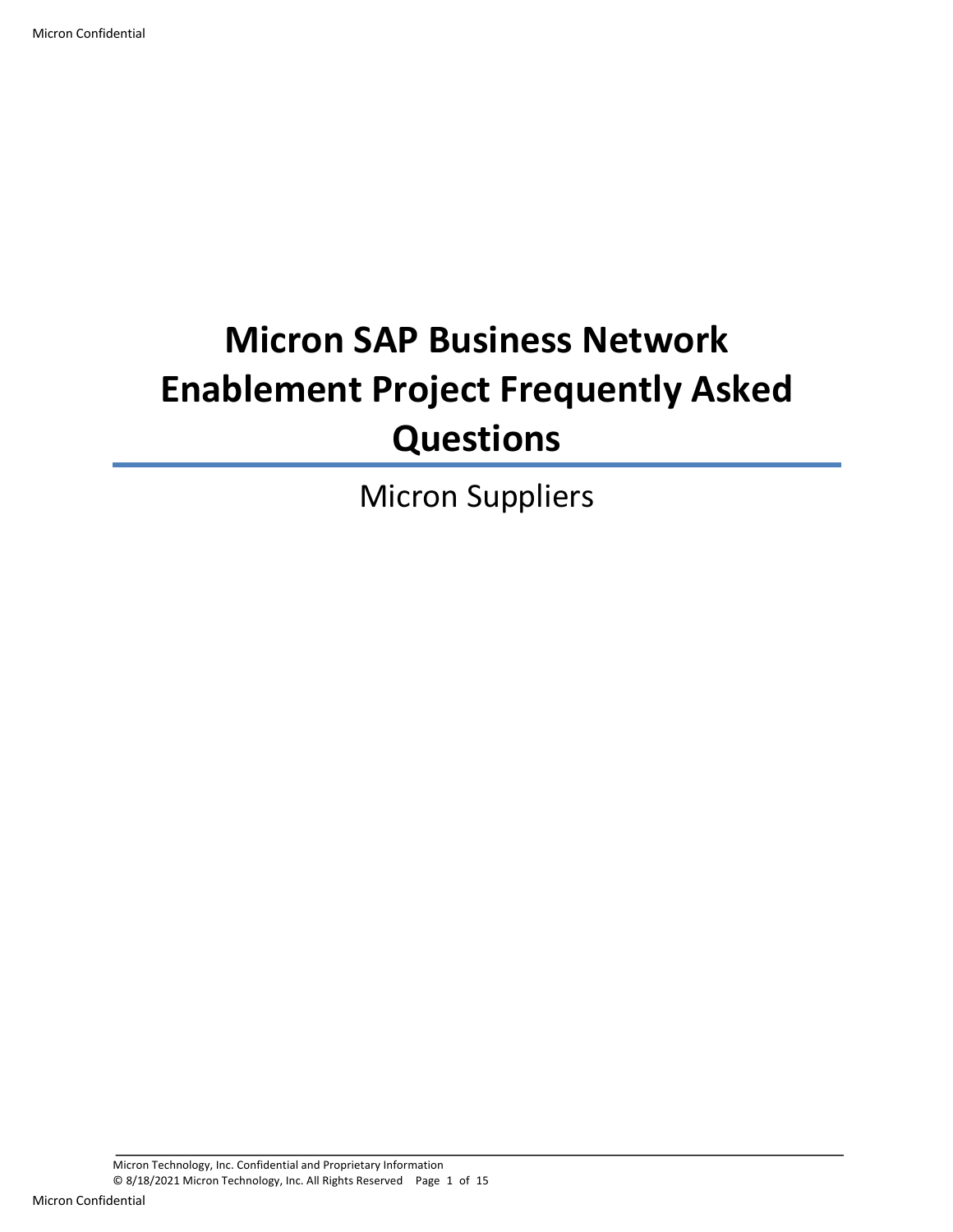#### Table of Contents

| Specifications: What are the Micron specifications in SAP Business Network for this effort?5       |  |
|----------------------------------------------------------------------------------------------------|--|
| Project Roles: How does a supplier know their role within the project and SAP Business Network? 5  |  |
| Project End State: How will suppliers transact with Micron in the future through the Order         |  |
|                                                                                                    |  |
|                                                                                                    |  |
|                                                                                                    |  |
|                                                                                                    |  |
| Duplicate Fees: If a supplier already has an SAP Business Network account and transacts with other |  |
|                                                                                                    |  |
| Help with Fees: Who should a supplier contact to discuss potential SAP Business Network fees? 8    |  |
| Understanding QE: What is the difference between an SAP Business Network QE account and an SAP     |  |
|                                                                                                    |  |
|                                                                                                    |  |
| Opting Out: What are the ramifications if I choose to opt out of the SAP Business Network          |  |
|                                                                                                    |  |
|                                                                                                    |  |
|                                                                                                    |  |
|                                                                                                    |  |
|                                                                                                    |  |
| Additional Resources about this Project: Where can I go if I have more questions?11                |  |
|                                                                                                    |  |
|                                                                                                    |  |
|                                                                                                    |  |
|                                                                                                    |  |
| Additional Resources on Payment: What resource can be used for payment related SAP Business        |  |
|                                                                                                    |  |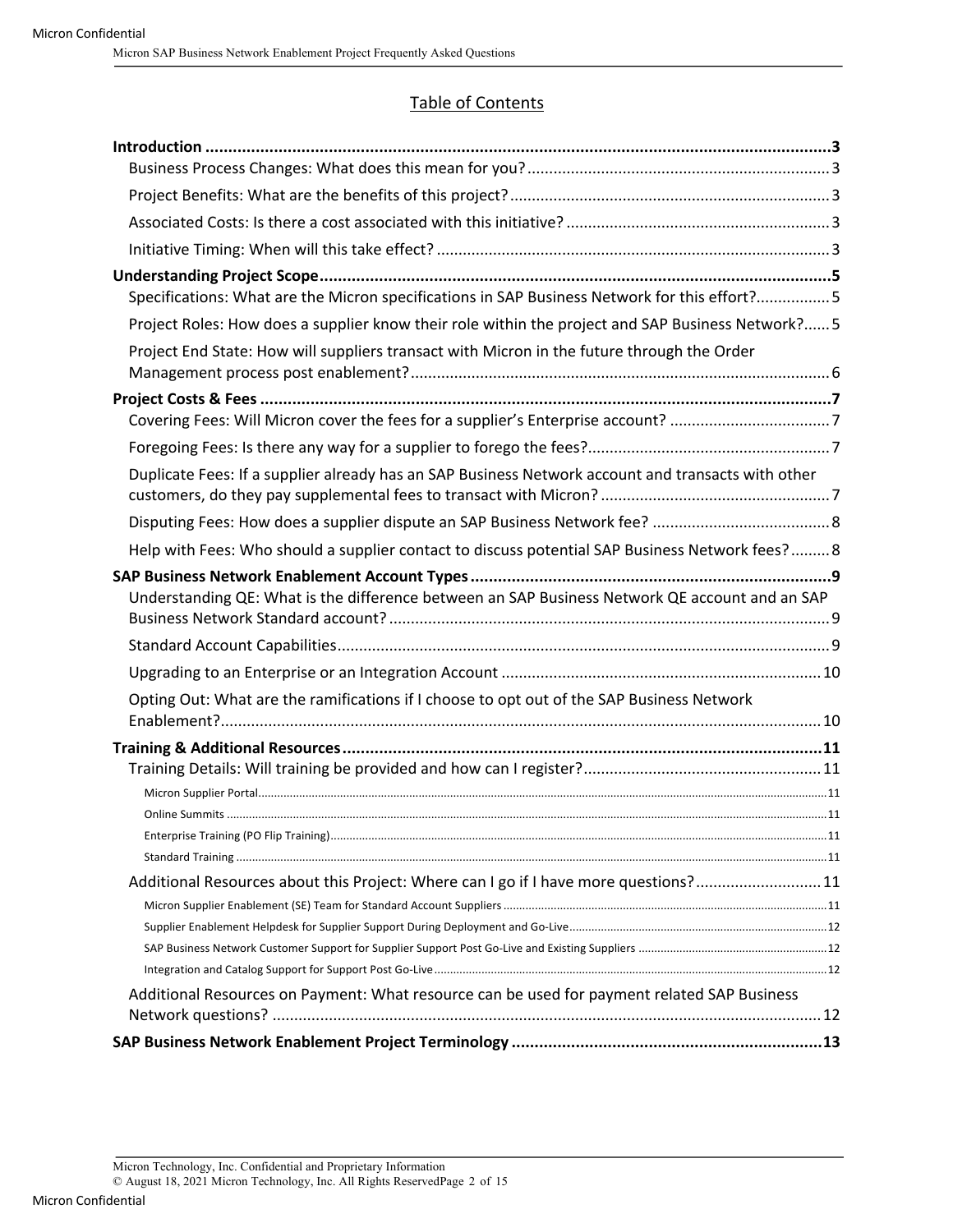# **Introduction**

Micron is advancing efforts to streamline our procurement and accounts payable relationship with our suppliers. We are leveraging the SAP Business Network (formerly known as Ariba) to increase efficiencies and automation transacting with suppliers. Key benefits include streamlined processes, faster payments, better visibility into transactions, real-time PO delivery and invoice automation.

# **Business Process Changes: What does this mean for you?**

If suppliers are not already conducting business on the SAP Business Network, transacting through SAP Business Network will be required going forward.

# **Project Benefits: What are the benefits of this project?**

Along with the streamlined processes, the SAP Business Network brings our suppliers faster payments, better visibility to transactions, real-time PO delivery, online catalogs, invoice automation, and new business opportunities. Consistent messaging with our business partners and suppliers is critical to setting expectations around the benefits and required participation of suppliers on Micron's SAP Business Network.

Benefits to suppliers with fully enabled SAP Business Network accounts include the following:

- Streamlined processes
- Faster payments
- Better visibility to transactions
- Real-time PO delivery
- Online catalogs (for SAP Business Network Enterprise accounts only)
- Invoice automation
- New business opportunities

# **Associated Costs: Is there a cost associated with this initiative?**

Suppliers new to the SAP Business Network generally start transacting for free. However, based on the volume of transactions suppliers have on the SAP Business Network (across all customer relationships), fees may apply. Any potential fees may be offset by the many benefits of the SAP Business Network mentioned above. To learn more please visit our **detailed pricing section in this FAQ** or the **SAP Business Network Subscriptions and Pricing** portal. If you have any questions regarding pricing, contact the SAP Business Network team directly via the **Micron Enablement Help Link**.

#### **Initiative Timing: When will this take effect?**

The SAP Business Network Enablement project is transitioning the Micron supply base onto the SAP Business Network in a phased approach. The initiative has five phases known as "Waves" that are directed towards different groupings of Micron suppliers by volume, geography, and previous SAP Business Network activity.

During each of the phases, the following communication & training activities will be conducted to onboard suppliers and support their enablement: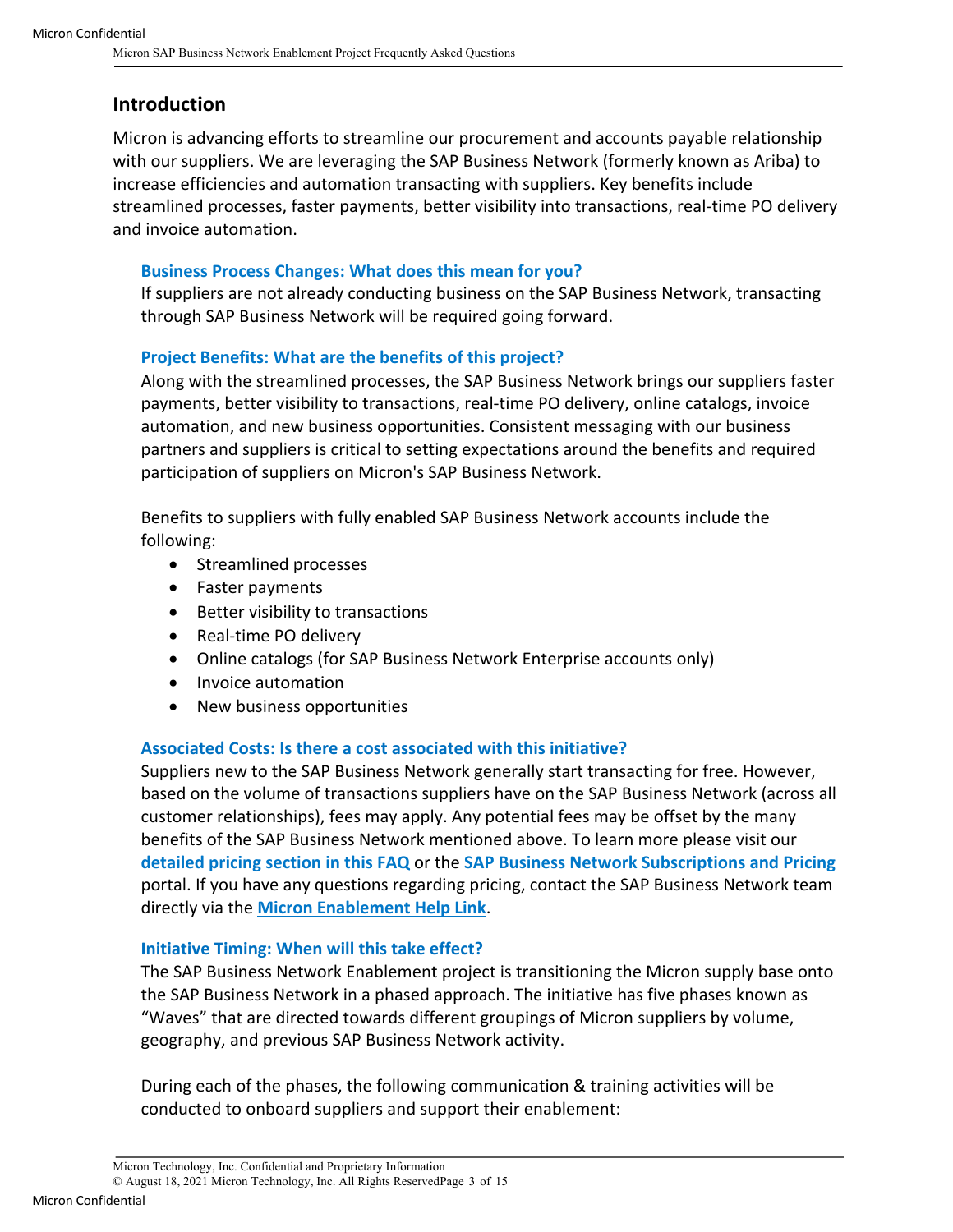- ⁃ **Send Project Notification Letter (PNL) to Suppliers**: The PNL is the first communication Micron sends to suppliers informing them of the project and provides information to register for the online Summit.
- ⁃ **Deliver Online Summit**: The online Summit event is a one-hour SAP Business Network summit to learn about key changes, important actions, and what the project means to you.
- ⁃ **Send Trading Relationship Request (TRR)**: The email sent from SAP Business Network to suppliers on behalf of Micron that contains information about transacting electronically.
- ⁃ **Distribute Video Training**: The video trainings are demos of the Enterprise (PO Flip) or Standard Accounts and how suppliers will be transacting with Micron once fully enabled on the SAP Business Network.
- ⁃ **Issue Go-Live Letters**: The go-live letters are a confirmation to the supplier that they will start transacting with their newly enabled Enterprise or Standard SAP Business Network accounts on a specified date.

To see recordings or more details about some of these training events, visit the **Training & Additional Resources section** of this FAQ.

It is important to note that SAP Business Network will directly send suppliers instructions for joining the Network via the Trading Relationship Request. This communication includes establishing a trading relationship with Micron on the SAP Business Network and properly configuring the SAP Business Network account. Supplier contacts must prompt action on all communications and requests regarding this effort (not to exceed five business days) with the support and urging of their Micron CSM. Target cutover dates from existing AP processes will occur by wave on the dates shown in the timeline.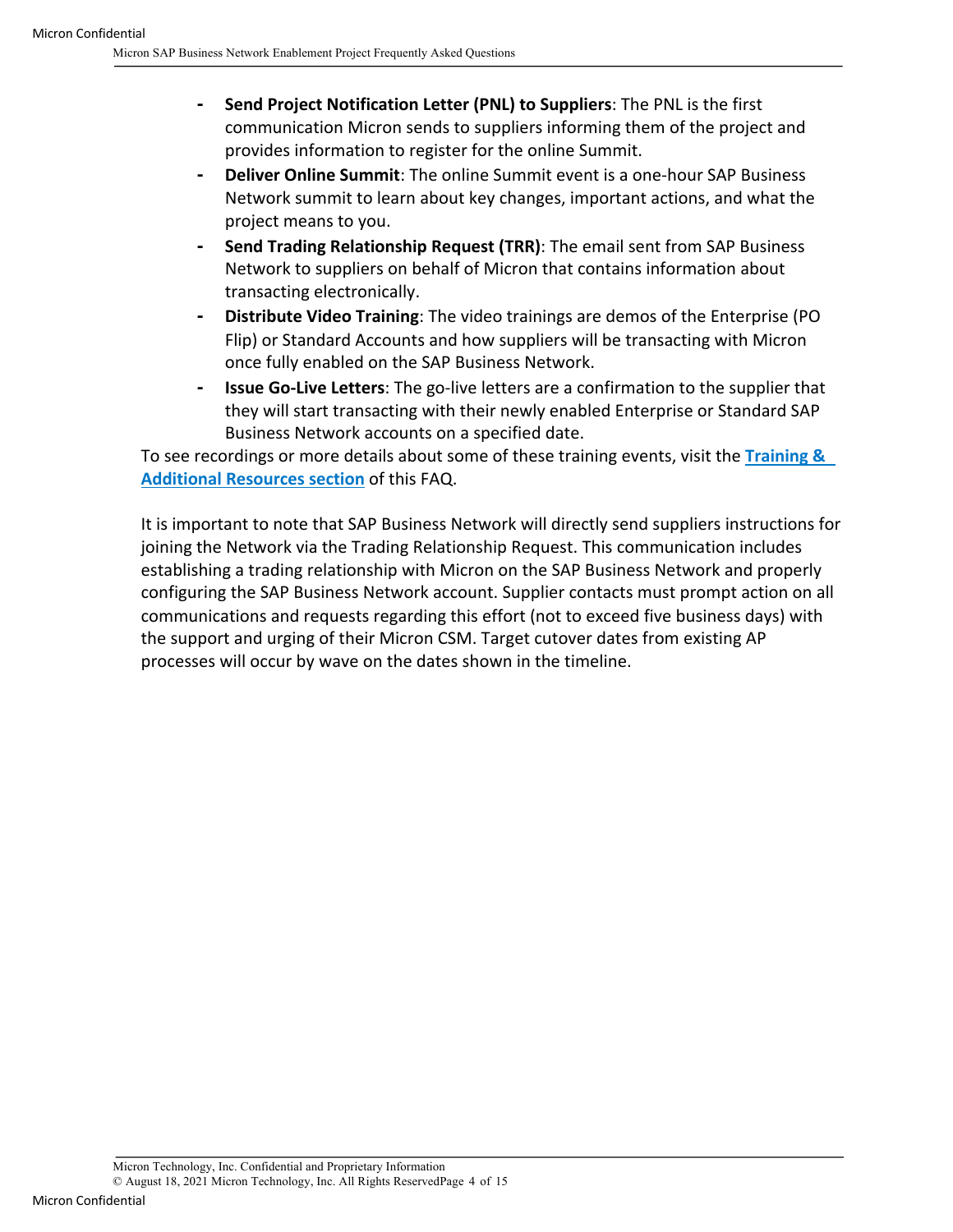# **Understanding Project Scope**

# **Specifications: What are the Micron specifications in SAP Business Network for this effort?**

SAP Business Network configuration varies by customer, and Micron has its own specifications in scope for SAP Business Network Enablement. Please see specifics listed here below:

- *Tax data* is accepted at the header/summary level or at the line-item level of the invoice.
- *Shipping data* is accepted at the header/summary level or at the line-item level. (Note: Shipping Expense Charges are not accepted at the header).
- *Remittance Address and Remit ID* is required on all invoices
- Supported:
	- o **Advance Shipment Notices**: Apply against PO when items are shipped
	- o **Purchase Order Confirmations**: Apply against a whole PO or line items
	- o **Detail Invoices**: Apply against a single purchase order referencing a line item
	- o **Partial Invoices**: Apply against specific line items from a single purchase order
- Not Supported
	- o **Shipping Expense Charges at Header:** Micron system is set to reject any invoice with shipping charges in the header level of invoice.
	- o **Summary of Consolidated Invoices:** Apply against multiple purchase orders; not accepted by Micron
	- o **Invoicing for Purchasing Cards (P-Cards):** An invoice for an order placed using a purchasing card; not accepted by Micron
	- o **Duplicate Invoices:** A new and unique invoice number must be provided for each invoice; Micron will reject duplicate invoice numbers unless resubmitting a corrected invoice that previously had a failed status on SAP Business Network
	- o **Paper Invoices:** Micron requires invoices to be submitted electronically through SAP Business Network; Micron will no longer accept paper invoices
	- o **Service Entry Sheets**: Apply against a single purchase order referencing a line item
	- o **Non-PO Invoices**: Apply against a PO not received through SAP Business Network
	- o **BPO Invoices**: Invoices against a blanket purchase order
	- o **Contract Invoices**: Apply against contracts
	- o **Header Level Credit Memos:** Credit Memos applied against whole invoices; not accepted by Micron

# **Project Roles: How does a supplier know their role within the project and SAP Business Network?**

SAP Business Network assigns roles within system configuration to help monitor task completion throughout order management process. Based on size of company an individual can have several roles to complete the necessary tasks. Below are several key roles.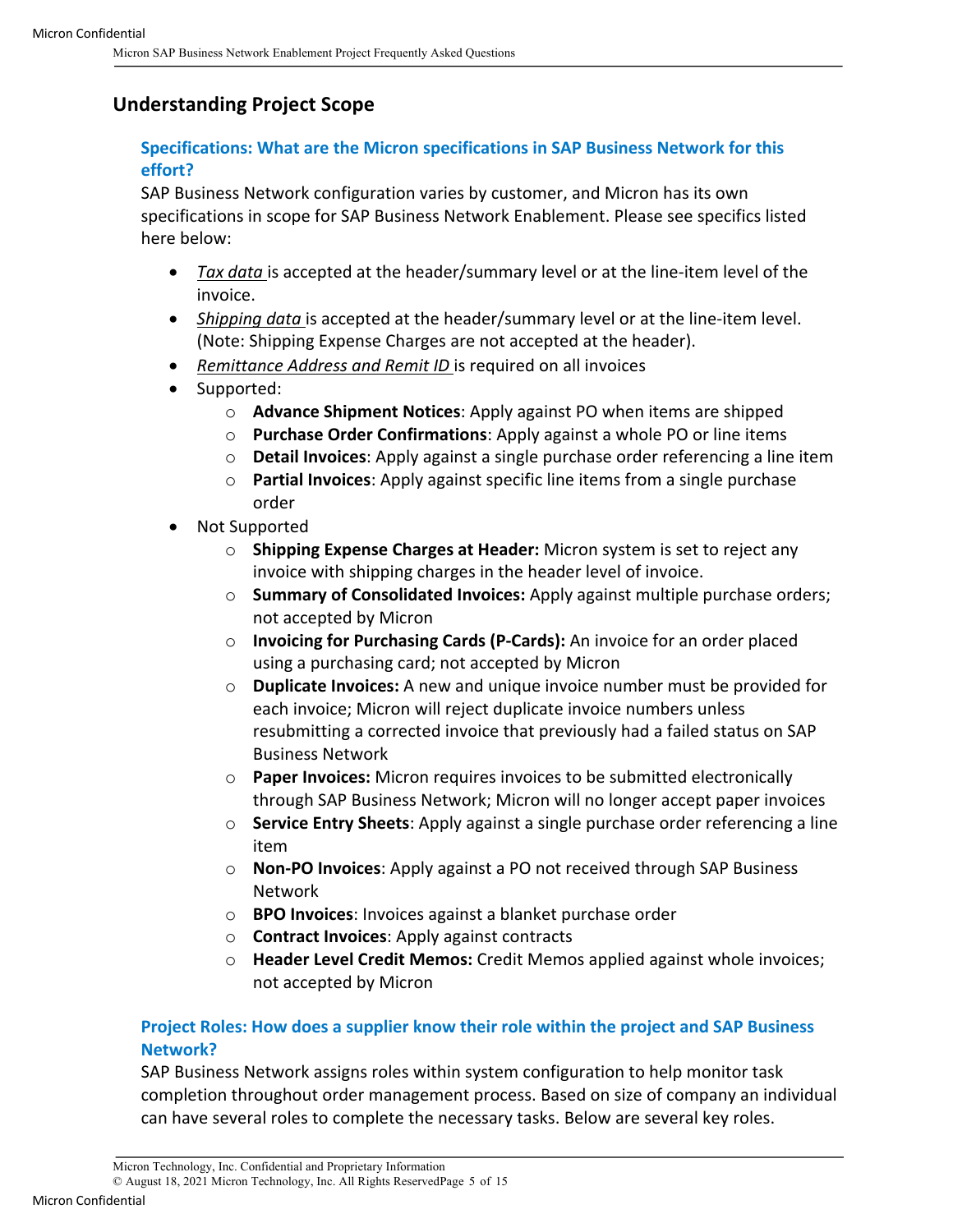- **SAP Business Network Administrators:** Individual who perform duties, such as account configuration, creating roles in SAP Business Network system and is primary contact for internal supplier users.
- **Sales/Order Management**: Receive and complete purchase orders through SAP Business Network. Roles include Order confirmation.
- **Shipping:** Completing shipment of goods, includes providing advanced ship notifications and packing slip of materials shipped. Note that providing correct or partial information on packing slip could result in delayed payment.
- **Accounts Receivables:** Compile and enter invoices into SAP Business Network for payment. Invoice Procedure for entering invoices.

# **Project End State: How will suppliers transact with Micron in the future through the Order Management process post enablement?**

It is important to note that every supplier will be expected to adhere to the new Order Management process post enablement, including completing SAP Business Network Standard Account enablement, completing the order confirmation, creating ASNs or completing services, and submitting the invoice. The following process flow details the indepth steps through the to-be order management post enablement. The supplier role is highlighted in blue and demonstrates how they interact within the greater process and Micron groups.

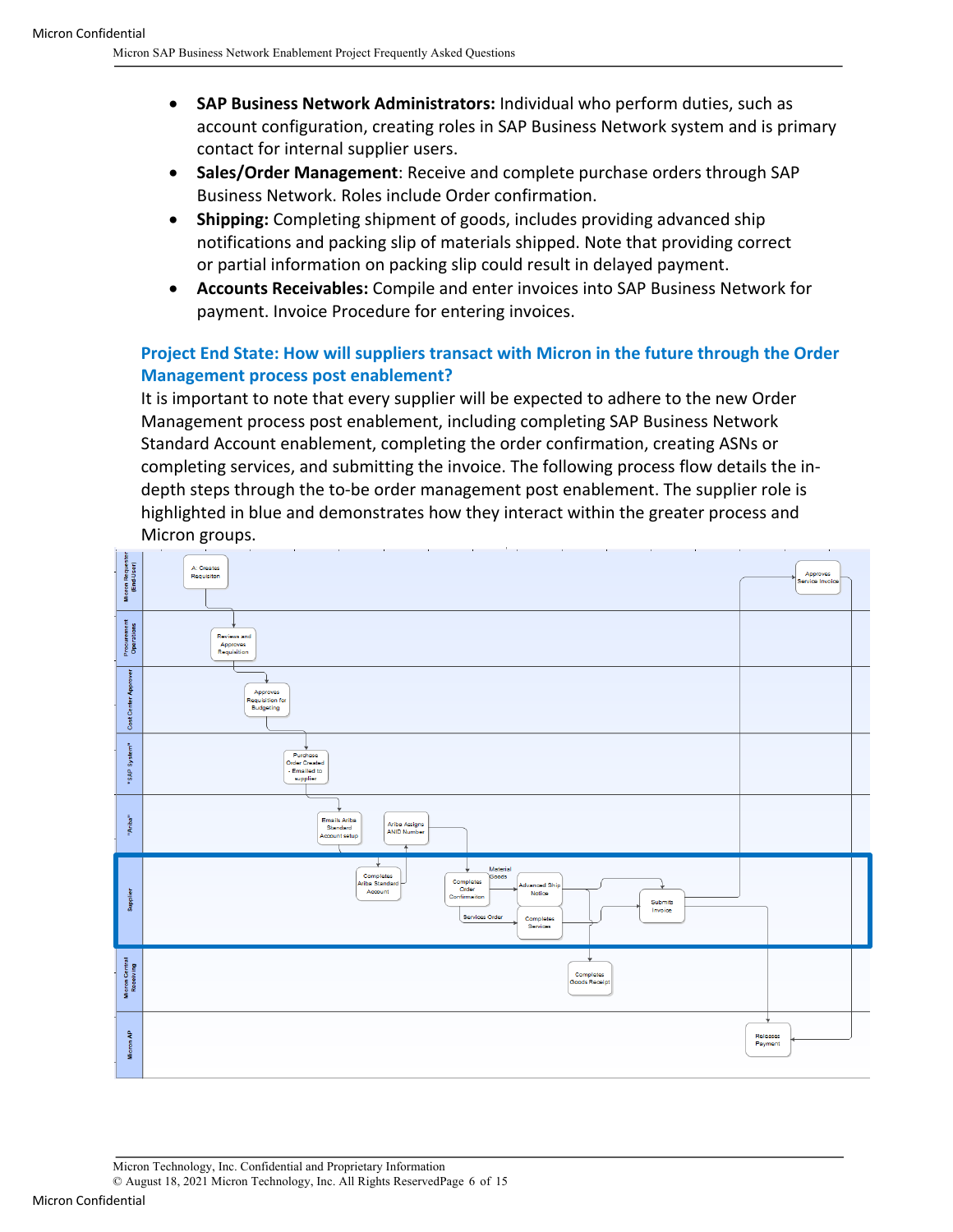# **Project Costs & Fees**

#### **Covering Fees: Will Micron cover the fees for a supplier's Enterprise account?**

No. The fees related to Enterprise accounts are absorbed by the suppliers; however, we have only targeted the high-volume suppliers (already transacting with Enterprise accounts for other buyers) for Enterprise waves and still have the Standard (free) option available in the event suppliers refuse to opt into Enterprise with Micron (see account type and pricing details below). Please note that *no fees will be charged to suppliers until they are fully enabled and have POs sent from Micron.* If you need more information on fees, visit the **SAP Business Network Accounts & Pricing Portal.**

|                                                | <b>Standard</b><br>account <sup>1</sup>                                                                                                                     | <b>Enterprise account</b>                                                                                                                               |                                                                                  |                                                                                                                                  |                                                                                                                                                   |                                |
|------------------------------------------------|-------------------------------------------------------------------------------------------------------------------------------------------------------------|---------------------------------------------------------------------------------------------------------------------------------------------------------|----------------------------------------------------------------------------------|----------------------------------------------------------------------------------------------------------------------------------|---------------------------------------------------------------------------------------------------------------------------------------------------|--------------------------------|
|                                                |                                                                                                                                                             | Premium <sup>1</sup>                                                                                                                                    | <b>Bronze</b>                                                                    | Silver                                                                                                                           | Gold                                                                                                                                              | Platinum                       |
| <b>Subscription Rates</b>                      | Free                                                                                                                                                        | Free                                                                                                                                                    | USD $50hr$                                                                       | usb 750 <sub>/yr</sub>                                                                                                           | USD 2,250 $\mu$                                                                                                                                   | USD 5,500 $_{hr}$              |
| <b>DOCUMENTS PER YEAR</b>                      |                                                                                                                                                             |                                                                                                                                                         |                                                                                  |                                                                                                                                  |                                                                                                                                                   |                                |
| Documents per year                             | Unlimited                                                                                                                                                   | Up to $4^{\degree}$                                                                                                                                     | 5 to 24 <sup>*</sup>                                                             | $25-99$ <sup>*</sup>                                                                                                             | $100 - 499$                                                                                                                                       | $500 +$                        |
| <b>TRANSACTION RATES2</b>                      |                                                                                                                                                             |                                                                                                                                                         |                                                                                  |                                                                                                                                  |                                                                                                                                                   |                                |
| Document Transactions <sup>3</sup>             | None                                                                                                                                                        | None                                                                                                                                                    | .155%                                                                            | .155%                                                                                                                            | .155%                                                                                                                                             | .155%                          |
| Service Entry Sheet Relationships <sup>4</sup> | None                                                                                                                                                        | None                                                                                                                                                    | .35%                                                                             | .35%                                                                                                                             | .35%                                                                                                                                              | .35%                           |
| Customer Relationship Cap <sup>5</sup>         | None                                                                                                                                                        | None                                                                                                                                                    | USD 20,000                                                                       | <b>USD 20,000</b>                                                                                                                | <b>USD 20,000</b>                                                                                                                                 | <b>USD 20,000</b>              |
|                                                | E-mail based<br>access<br>PO.<br>٠<br>• PO Flip (OC, ASN,<br>Invoice, SES)<br>Non PO Invoices<br>$\bullet$<br><b>Invoice Status</b><br>٠<br>Mobile App<br>٠ | Standard, plus:<br>Portal use<br>Catalogs<br>٠<br>Supply Chain<br>Collaboration<br>Customer support<br>٠<br>Long-Term Invoice<br>Archiving<br>Reporting | Premium, plus:<br>· Ariba achievement<br>badges<br>Sales opportunity<br>response | Bronze, plus:<br><b>Integration Express</b><br>consultation<br>cXML and EDI<br>٠<br>Integration<br>Supplier technical<br>support | Silver, plus:<br>Unlimited responses<br>٠<br>to sales opportunities<br>eCommerce<br>٠<br>consultation services<br>Priority support<br>٠<br>access | Gold, plus:<br>Ariba LIVE pass |

#### **Foregoing Fees: Is there any way for a supplier to forego the fees?**

While we expect to engage SAP Business Network in the conversations around fees, the supplier does have the Standard account option if they refuse the Enterprise account. The free standard account is accessible through email notifications and requires manual invoice loading. Standard account enablement includes similar functionality to an enterprise account and will allow basic transaction with Micron through SAP Business Network. However, suppliers will not have access to the SAP Business Network electronic catalogs, reporting, or back-end integration tailored to their ERP system. If you or your supplier does not require this functionality, then a standard account is recommended and sufficient.

It is also important to note that with an Enterprise Account, you would see a Dashboard versus using a standard account limits users to email Inbox/Outbox functionality. See more about the differences between Integration vs. Enterprise vs. Standard Accounts in the **SAP Business Network Enablement Account Types section** of this FAQ document.

# **Duplicate Fees: If a supplier already has an SAP Business Network account and transacts with other customers, do they pay supplemental fees to transact with Micron?**

There are two components to the supplier fee schedule, transaction fees and subscription fees. Transaction Fees are billed quarterly and are 0.155% of a supplier's transacting volume, or 0.35% if the suppliers be submitting Service Entry Sheets (note: Service Entry Sheets are not in scope for Micron). Any transaction fees the supplier incurs will be capped at \$20,000 per customer relationship; however, the supplier can continue to accrue fees with other customer relationships. Subscription Fees are billed once annually and are based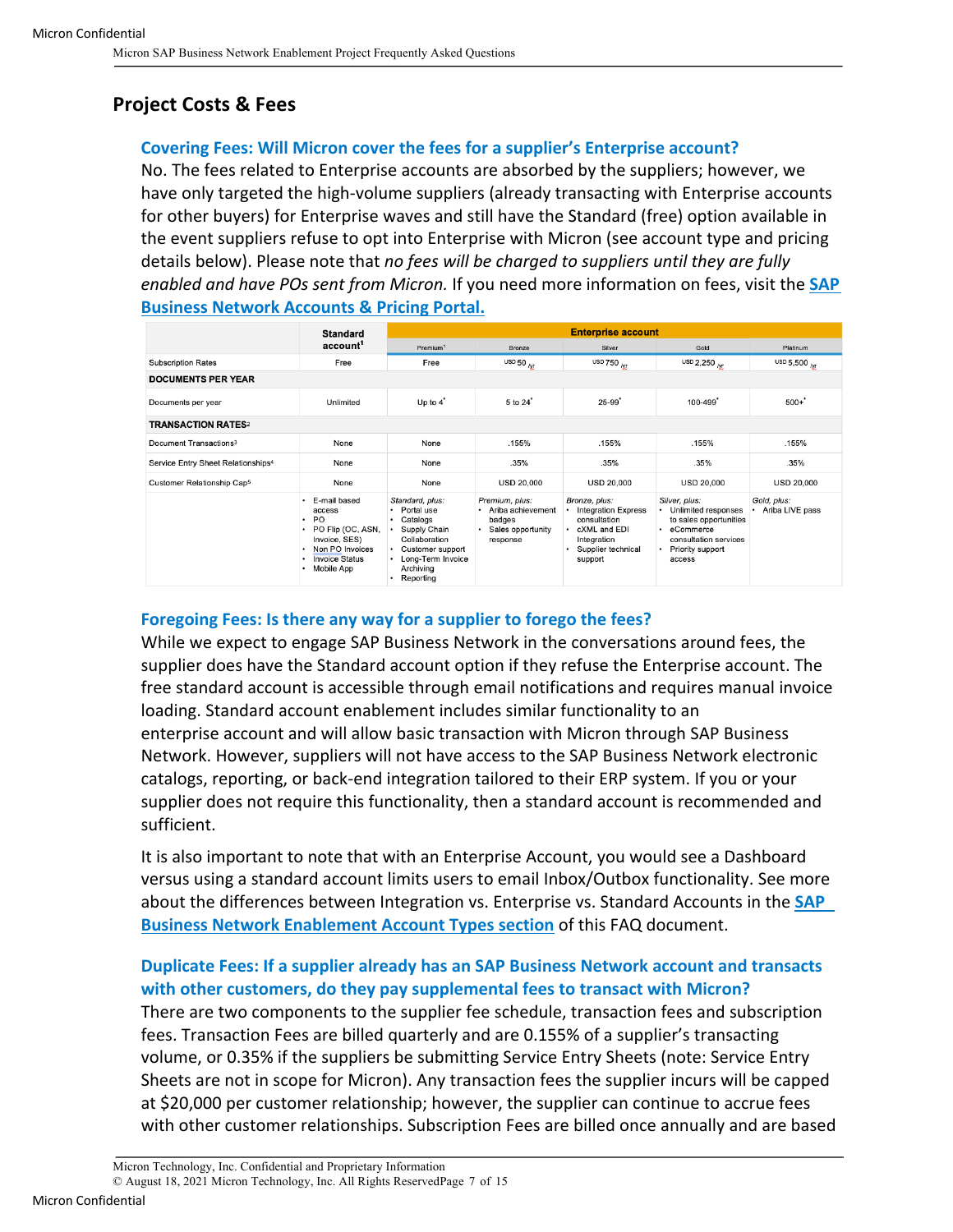on the number of chargeable documents you transact on SAP Business Network across all customer relationships. If you have additional questions, visit the **SAP Business Network Pricing Page.**

# **Disputing Fees: How does a supplier dispute an SAP Business Network fee?**

If the supplier believes their SAP Business Network bill has been incorrectly calculated, they can create a dispute case by going to the Service Subscription Section of their SAP Business Network account. Prior to creating a dispute case, SAP Business Network advises that the supplier checks their transaction activity report, which lists all the documents used to calculate the SAP Business Network fees. Suppliers can view the transaction activity report by clicking the **Display Transaction Activity Report** icon which appears to the right of your bill under the **Action** column on the **Open Bills** tab.

Use the following steps to access the Service Subscription Section and creating a dispute case:

- 1. In the upper-right corner of the application, click **[user initials]** > **Service Subscriptions**.
- 2. Click the **Open Bills** tab and locate the bill.
- 3. Under **Action** to the right, click the
- 4. Select a cause from the drop-down menu and enter a reason for your dispute in the **Comment** section with as much detail as possible.
- 5. Double-check that the contact information listed underneath **Contact Data** is correct.
- 6. Click **Send**. Your request will be sent to the billing team, and you will be contacted by a representative.

#### **Help with Fees: Who should a supplier contact to discuss potential SAP Business Network fees?**

Suppliers should visit the **Micron Enablement Help portal** for enablement specific questions like how to configure the account, how to find and invoice against a PO, and what fees are associated with these transactions. CSMs are not expected to manage the fee conversation with suppliers. To contact SAP Business Network with any questions on fees, visit the **SAP Business Network Enablement Help Desk**.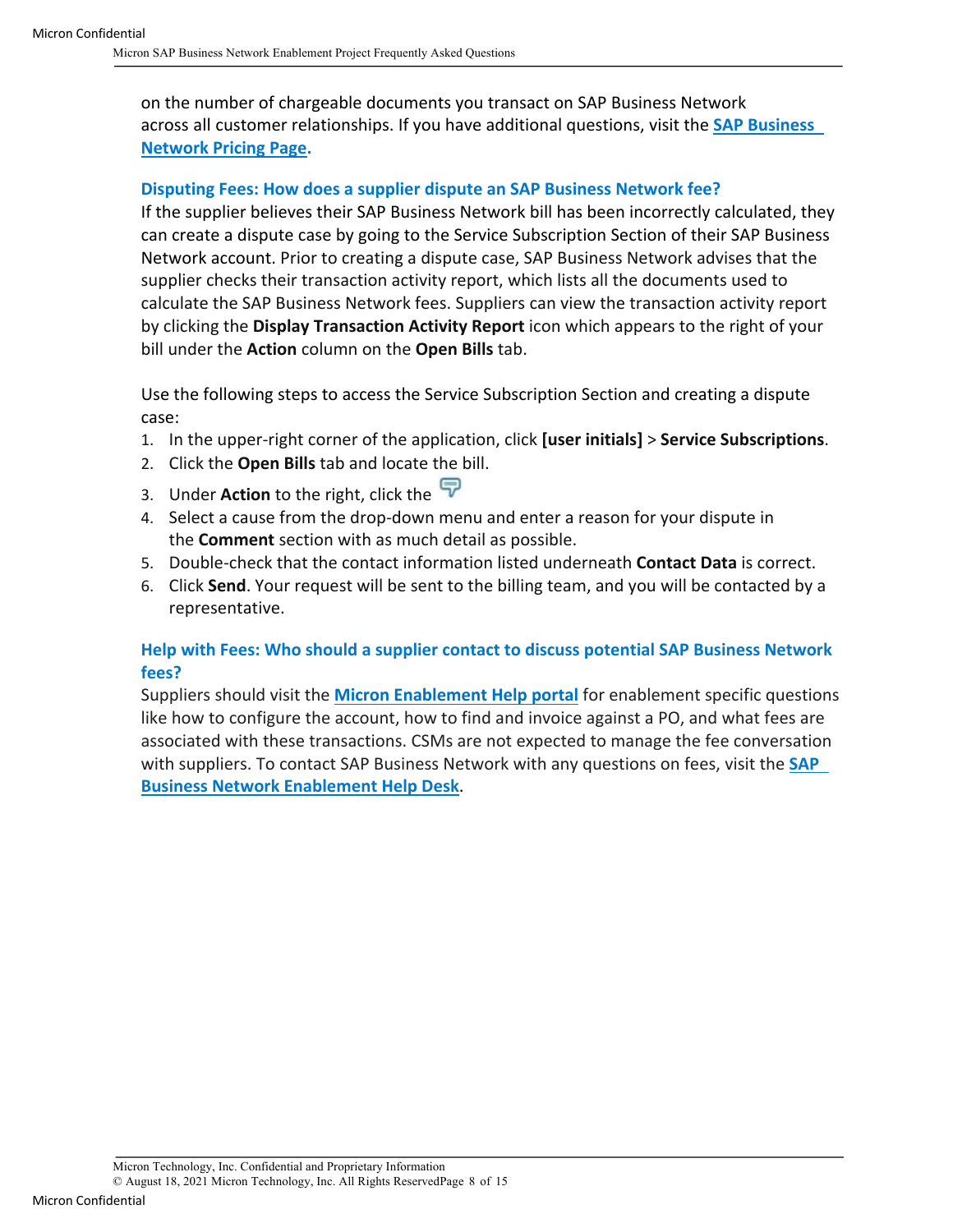# **SAP Business Network Enablement Account Types**

As mentioned, the SAP Business Network enablement initiative has divided suppliers into four tiers based on volume, geography, and previous SAP Business Network activity. Hightransaction suppliers are onboarded onto Enterprise Accounts, while all remaining suppliers use Standard Accounts.

Suppliers that are currently using SAP Business Network to transact with Micron have been using Quick Enabled (QE) accounts. In order to automate and streamline processes between SAP Business Network and its suppliers, Micron is fully enabling Suppliers onto the SAP Business Network with either an Enterprise or Standard account.

| Area                          | <b>Standard Account</b>                                                                                                                    | <b>Enterprise Account</b>                                                                                 |
|-------------------------------|--------------------------------------------------------------------------------------------------------------------------------------------|-----------------------------------------------------------------------------------------------------------|
| Sell                          | · SLP/SIM Profile setup<br>• Ariba Sourcing and Ariba Discovery/ Ouote Automation<br>• P2P (Collaboration) requests<br>· Guided Buying RFO | · Same                                                                                                    |
| <b>Access</b>                 | • PO based document - email trigger access<br>• Non-PO or contract invoice, pdf invoicing - Direct Dashboard access                        | • Integrated or Direct Dashboard (inbox)                                                                  |
| Fulfill - PO                  | • Order, PO-Flip for Order Confirmation and ASN, GRN<br>• Legacy Orders                                                                    | Inbox access<br>• Catalogs + PunchOut                                                                     |
| Invoice                       | • PO-Flip for SES and PO e-Invoices<br>• Non-PO Invoice and Credit Notes<br>• P2P Contract-Invoicing and SES                               | Outbox access<br>CSV based Invoice upload                                                                 |
| <b>Invoice Status</b>         | · Invoice status notifications<br><b>Payment Proposal</b><br>• Remittance Details                                                          | · Same                                                                                                    |
| Early payment                 | • Dynamic Discounting + Pay Term Service (and status portal)                                                                               | · Same                                                                                                    |
| <b>Ariba Support</b>          | • Help Center                                                                                                                              | • Help Center, phone, chat, and web form, Integration services/support                                    |
| <b>AN Relationships</b>       | • Unlimited AN relationships<br>• Account hierarchy                                                                                        | • All relationships are full-use relationships                                                            |
| <b>Legal Archive</b>          | - Invoice notification with cXML and PDF invoice, to be used for local archiving                                                           | • Zip Invoice (for mass download)<br>• Long-Term Document Invoice Archiving (regional restrictions apply) |
| Integration                   |                                                                                                                                            | • cXML, EDI, fax, CSV, (future: PDF email or upload)                                                      |
| <b>AN Payment</b>             | • AribaPay ACH support<br>- Banks provided track-and-trace and 3-way matching on AN with AribaPay                                          | · Same                                                                                                    |
| Reporting                     |                                                                                                                                            | • Deep Reporting & Analysis                                                                               |
| Supply Chain<br>Collaboration | · Supply Chain Collaboration specific documents like Consignment<br>collaboration, Forecast collaboration, or Manufacturing planning       | • Full Supply Chain Collaboration with Integration                                                        |
| Fees                          | • FREE for AN Fulfillment document exchange                                                                                                | • AN Fees apply, see next slide                                                                           |
| <b>Mobile App</b>             | $\cdot$ Included                                                                                                                           | $\cdot$ Included                                                                                          |

# **Understanding QE: What is the difference between an SAP Business Network QE account and an SAP Business Network Standard account?**

QE accounts are internal accounts that allow Micron to manually enter supplier invoice data and forego the need for suppliers to interact directly with the SAP Business Network. Standard accounts enable the supplier to interact directly with the SAP Business Network rather than mailing their invoices into the AP team. Once the Supplier Enablement Team communicates to you your go-live date, no paper invoices will be accepted beyond that date and transacting with Micron solely using SAP Business Network will be required.

#### **Standard Account Capabilities**

The free standard account is accessible through email notifications. It requires you to manually load your invoices. Standard account enablement includes similar functionality to an enterprise account and will allow you to transact with Micron. However, you will not have access to the SAP Business Network electronic catalogs, reporting, or back-end integration tailored to your system. If you do not require this functionality, then a standard account is recommended and sufficient.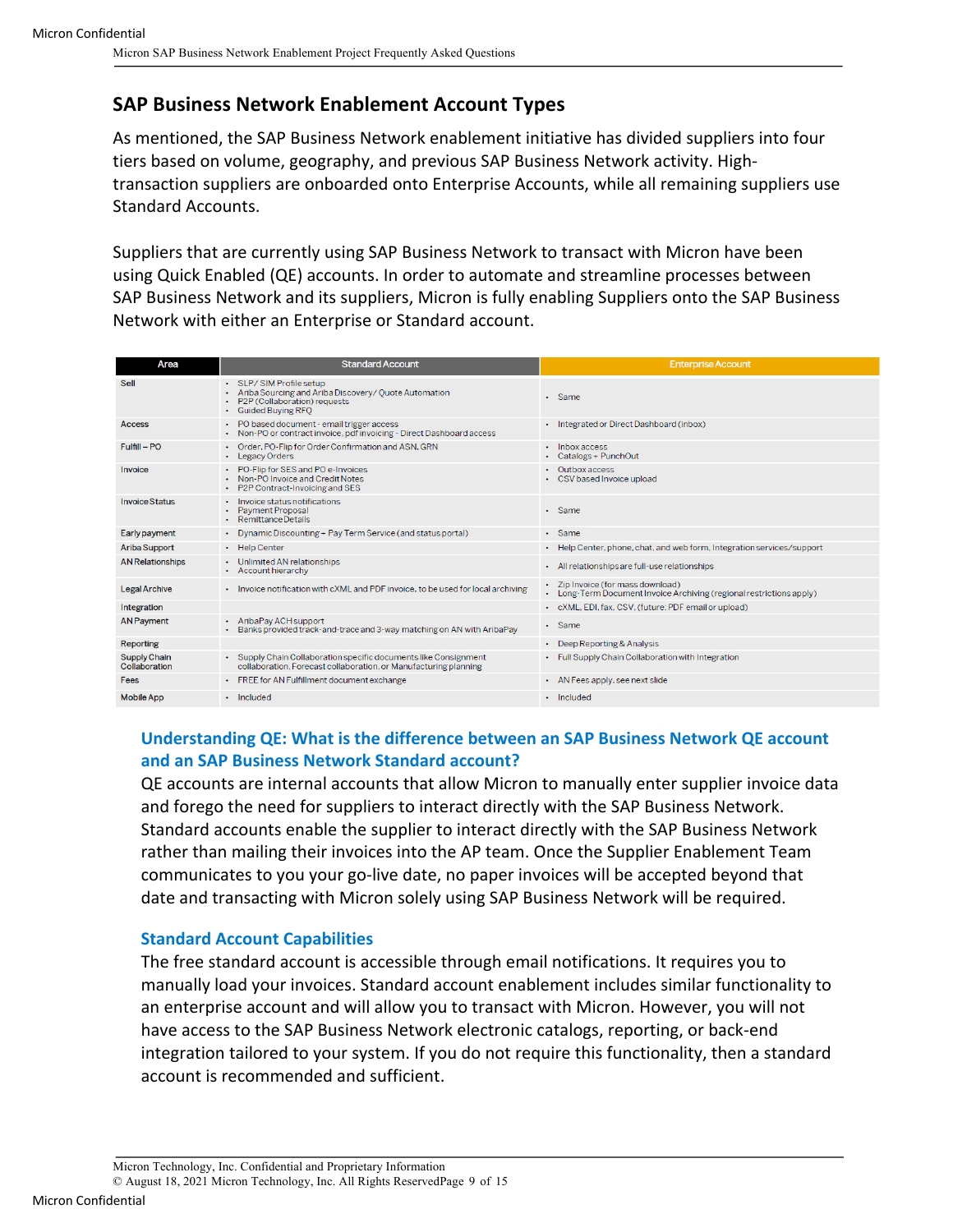#### **Upgrading to an Enterprise or an Integration Account**

If you find the standard account functionalities do not meet your or your supplier's requirements, there is the option to upgrade to an enterprise or integration account. Upgrades include enhanced functionality,

including automated touchless customer orders and invoices processed by integrating with your back-end system. See the graphic below for a comparison between Standard vs.

Enterprise vs. Enterprise for Integration Accounts. Suppliers should submit a request to the **Micron Enablement Help Desk** to update/upgrade their accounts.

| <b>FULFILLMENT</b>                             | <b>STANDARD ACCOUNT</b>                                                   | в<br><b>ENTERPRISE PORTAL USERS</b>                                                    | <b>ENTERPRISE FOR INTEGRATION</b>                                     |
|------------------------------------------------|---------------------------------------------------------------------------|----------------------------------------------------------------------------------------|-----------------------------------------------------------------------|
| <b>Process Impact</b>                          | <b>Manual Process</b>                                                     | <b>Manual Process</b>                                                                  | ✔ Semi-Automated to Fully-Automated Process                           |
| <b>Orders and Invoices</b>                     | Respond to emailed orders using order<br>✓<br>confirmations and invoices. | Skip the emails. Get and manage orders and<br>✓<br>invoices all on Ariba Network.      | $\checkmark$ Seamless and touchless customer orders and<br>invoices.  |
| <b>Transacting Methods</b>                     | <b>Interactive Email</b><br><b>Mobile App</b>                             | PO Flip<br>Mobile App<br><b>Catalog Enablement</b>                                     | <b>CSV Upload</b><br>SAP Ariba Cloud Integration Gateway              |
| <b>Legal Archive</b>                           |                                                                           | Long-term invoice archiving for global<br>√<br>compliance                              | $\checkmark$ Long-term invoice archiving for global compliance        |
| <b>Reporting</b>                               |                                                                           | Get reports to track transactions and sales<br>activities                              | Get reports to track transactions and sales activities                |
| <b>Support</b>                                 | <b>Help Center</b>                                                        | Help Center, phone, chat, and webform<br>√                                             | Help Center, phone, chat, and webform                                 |
| Cost                                           | Free                                                                      | Transaction/ Subscription Fees<br>based on usage                                       | Transaction/ Subscription Fees<br>based on usage + internal resources |
| <b>SELLING</b>                                 |                                                                           |                                                                                        |                                                                       |
| <b>Ariba Discovery</b>                         | $\checkmark$                                                              | Join our business matchmaking service to get high quality sales leads. Fees may apply. |                                                                       |
| <b>Sourcing, Contract</b><br><b>Management</b> | Get invited to RFx, Auctions and other events.<br>$\checkmark$            |                                                                                        |                                                                       |

# **Opting Out: What are the ramifications if I choose to opt out of the SAP Business Network Enablement?**

Moving forward, all suppliers will be required to transact through Micron's SAP Business Network to receive payment. Micron suppliers were targeted for an enterprise, integration, or standard account based on their volume of transactions with Micron. However, if the SAP Business Network team has tried to contact the supplier to schedule an introductory meeting and invitation to accept the Trading Relationship Request and they do not respond, or the supplier specifically requests not to enable, then the supplier is declining to transact electronically with Micron via the SAP Business Network. As a result, Micron will discontinue business with you and not pay invoices that are submitted outside the SAP Business Network in the future.

If the supplier would like to continue to do business with Micron but are not sure of using SAP Business Network or the steps involved to transact with Micron on the SAP Business Network, the supplier would read the FAQ document detailing all part of the project, as well as familiarize themselves with the Order Management Process that suppliers will follow post enablement. If suppliers that have opted out of SAP Business Network Enablement decide that they want to be enabled, they can continue working with Micron at no financial cost through the free standard SAP Business Network account. The standard account is accessible through interactive email notifications and requires you to manually load your invoices.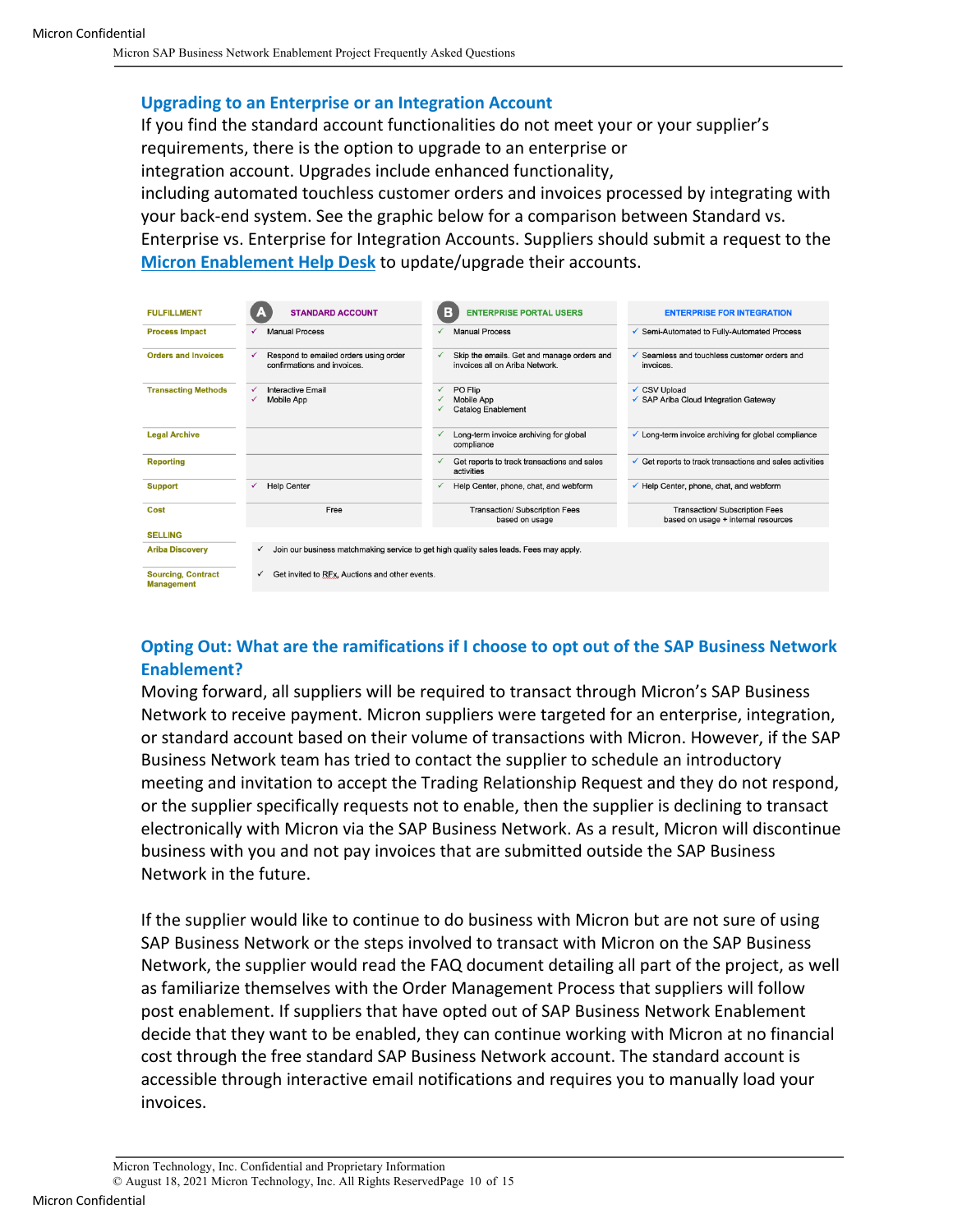# **Training & Additional Resources**

#### **Training Details: Will training be provided and how can I register?**

Yes, training was be provided for each wave of enablement. There were three supplier training events: Summits, Enterprise Training, and Standard Training.

#### **Micron Supplier Portal**

The **Micron Supplier Portal** is part of the Micron.com site that provides additional information to both Registered and Unregistered Suppliers. The SAP Business Network Enablement Training documents intended for suppliers are translated into 6 languages (English, German, Italian, Japanese, Simplified Chinese, Traditional Chinese) and can be found in the following folders:

- Enablement Overview Guides for All Micron Suppliers
- Standard Account Guides for only Standard Account Suppliers
- Enterprise Account Guides & Short Videos for only Enterprise Account Suppliers

#### **Online Summits**

Click the links below to view and download the one-hour SAP Business Network summit to learn about key changes, important actions and what this means to you. Summits were available across multiple time zones and languages to accommodate our global partners. The SAP Business Network provided a recording link via email after each session.

| Language        | <b>Recording Link</b> |  |
|-----------------|-----------------------|--|
| Mandarin        | <b>Click here</b>     |  |
| <b>Japanese</b> | <b>Click here</b>     |  |
| English         | <b>Click here</b>     |  |

#### **Enterprise Training (PO Flip Training)**

The Enterprise or PO Flip Training is a walkthrough of how suppliers will be using the SAP Business Network transacting with Micron using an Enterprise Account.

- WebEx Version: **Micron PO Flip Webinar Recording**
- Zoom Version: **Micron PO Flip Webinar Recording** | Passcode: wsR13+5+

#### **Standard Training**

The Standard training is a walkthrough of how suppliers will use the SAP Business Network transacting with Micron through a Standard Account. When available, a link will be provided the SAP Business Network Standard training.

#### **Additional Resources about this Project: Where can I go if I have more questions?**

#### **Micron Supplier Enablement (SE) Team** for Standard Account Suppliers

- Standard Account Suppliers should always contact the internal Micron SE team at **micron\_supplierenablement@micron.com**
- Contact Regarding the following:
	- o Compliance (Supplier Reluctant to Join or Supplier Escalations)
	- o Micron Business Process
	- o Document (PO) information/issuing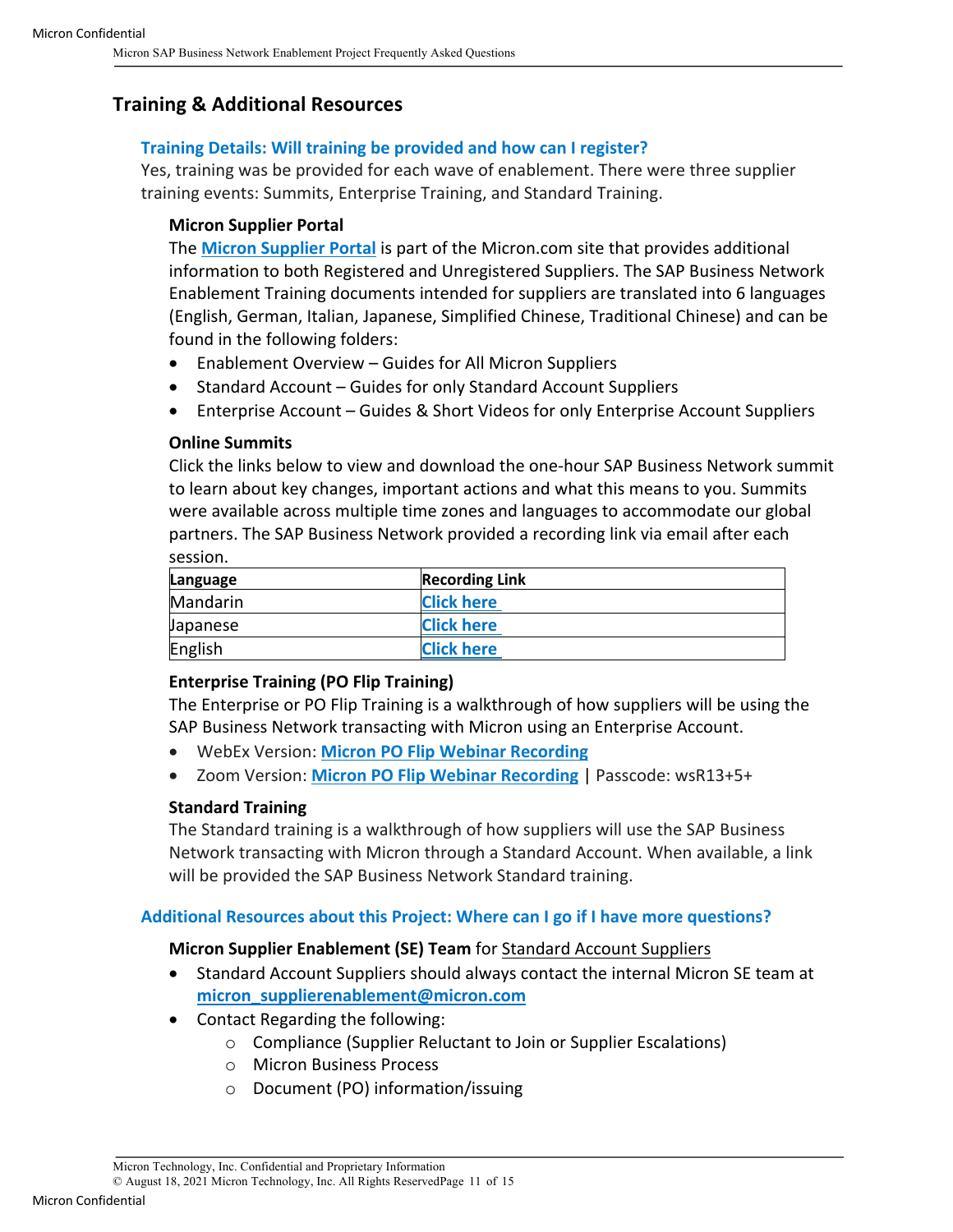# **Supplier Enablement Helpdesk** for Supplier Support During Deployment and Go-Live

- SAP Business Network Enablement Assistance: **US** | **Europe** | **Asia-Pacific**
- Contact Regarding the following: Network Registration, Configuration Support, First Time Invoicing, Supplier Enablement Tasks, TRR Questions, General Enablement Questions, General explanation of fees (prior to joining the Network)
- This team is not Buyer-facing; If a Micron employee has questions regarding SAP Business Network supplier enablement, they may reach out to **the SAP Business Network Help Desk**

#### **SAP Business Network Customer Support** for Supplier Support Post Go-Live and Existing **Suppliers**

- Help Center: **https://supplier.ariba.com**
- Contact regarding:
	- o Technical Questions: Passwords, User Role Changes, Network Errors, Integration Questions, Document errors, etc.
	- o How Do I? Help with invoicing, navigating the site, locating old POs, etc.
- Service Subscription**:** Fees already incurred

# **Integration and Catalog Support for** Support Post Go-Live

- Integration: **askaribatech@ariba.com**
- Catalog: **SAPAribaCatalogManagement@sap.com**
- Contact Regarding:
	- o Existing Users
	- o Network issues
	- o Inquiries

# **Additional Resources on Payment: What resource can be used for payment related SAP Business Network questions?**

Please reach out the Accounts payable team for your region in the contacts below.

- North America: **AP@micron.com**
- Singapore: **MSA\_QUERIES@micron.com**
- Micron Malaysia: **AP\_MMY@micron.com**
- Micron China: **MICRON\_CHINA\_AP@micron.com**
- Micron Europe: **MEL\_AP1@micron.com**
- Micron Taiwan: **TW\_AP\_TEAM@micron.com**
- Micron Japan Limited: **MJP\_FIN\_AP@micron.com**
- Italy: **AP\_MIY@micron.com**
- India: **MOI\_AP\_INDIA\_QUERY@micron.com**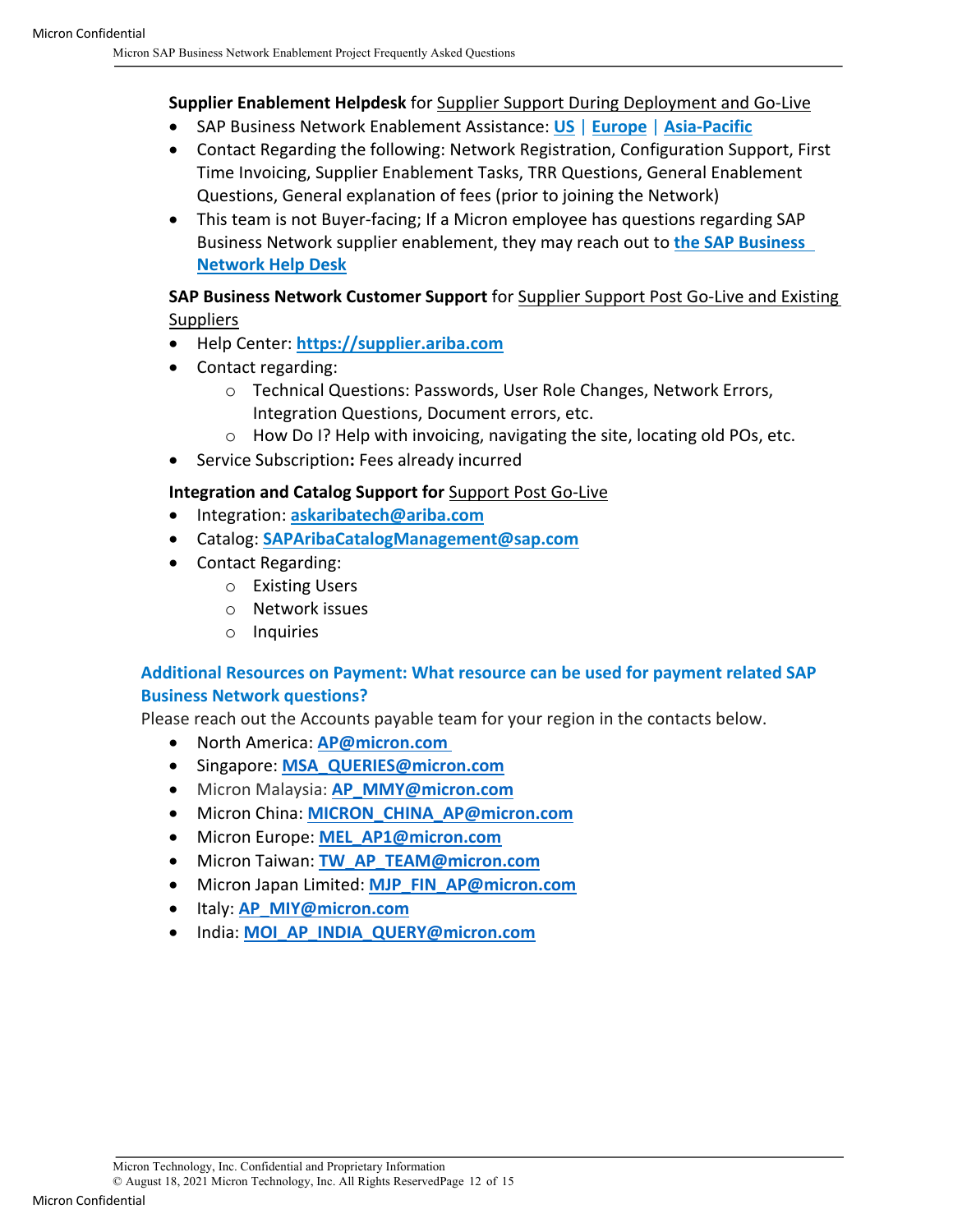# **SAP Business Network Enablement Project Terminology**

If you need a refresher on Procure to Pay (P2P) and SAP Business Network Enablement Terminology, please us the below table. If you have a question on certain terminology or about the project in general, please contact the **Supplier Enablement Team.**

| <b>Key Term</b>                                                 | <b>Meaning</b>                                                                                                                                                                                                                                                                                                                                                                                                                                                                                                                                                                                                       |
|-----------------------------------------------------------------|----------------------------------------------------------------------------------------------------------------------------------------------------------------------------------------------------------------------------------------------------------------------------------------------------------------------------------------------------------------------------------------------------------------------------------------------------------------------------------------------------------------------------------------------------------------------------------------------------------------------|
| A/P                                                             | Accounts Payable. Responsible for releasing payments to suppliers. They also communicate<br>with suppliers on payment schedules for invoices and release payments according to schedule.<br>Help resolve/escalate invoice reconciliations with procurement operations.                                                                                                                                                                                                                                                                                                                                               |
| <b>SAP Business</b><br><b>Network</b>                           | SAP Business Network is Micron's cloud-based procurement solution designed to improve<br>business processes. Allows for many types of purchases and is the first stop for users when<br>making a purchase. Accessible through Alias SAP Business Network/                                                                                                                                                                                                                                                                                                                                                            |
| <b>SAP Business</b><br><b>Network</b><br>Administrator          | SAP Business Network-assigned Supplier role within the system configuration. This<br>individual performs duties, such as account configuration, creating roles in SAP Business<br>Network system and is primary contact for internal supplier SAP Business Network users.                                                                                                                                                                                                                                                                                                                                            |
| <b>SAP Business</b><br><b>Network</b><br><b>Resource Center</b> | The page designed to help connect users to more information about the Procurement Process<br>and SAP Business Network. Includes training, communications, and more. Accessible through<br>the Alias SAP Business Network/                                                                                                                                                                                                                                                                                                                                                                                            |
| Approver                                                        | Anyone who can approve or reject purchase requisitions placed in SAP Business Network by<br>requestors. They are cost center managers and have the authority to spend.                                                                                                                                                                                                                                                                                                                                                                                                                                               |
| <b>Budget Holder</b>                                            | Also, Requestor. Anyone in the organization using SAP Business Network to request the<br>purchase of a product, service, material, or labor by creating purchase requisitions. The<br>requestor/budget holder will be part of a site, division, department, etc. who requires goods or<br>services for them to fulfill operational duties. Their role in the procure to pay process are to<br>adequately define needs of goods or services. Submit requisitions for goods and services<br>approval. Approve Invoices for services rendered and monitor requisitions through Procure to<br>Pay Process to completion. |
| Catalogs                                                        | SAP Business Network Catalogs. A procurement catalogs solution within SAP Business Network<br>that combines consumer-like shopping with a simplified procurement process. Includes user-<br>friendly catalog and shopping-cart functionality so users can quickly buy what they                                                                                                                                                                                                                                                                                                                                      |
| Catalog Item                                                    | An entry in the SAP Business Network catalog that represents a product or service contained<br>within that catalog. Each catalog item has characteristics, which contain information about the<br>product. Item characteristics include the Product ID, Product name, Short description, Price                                                                                                                                                                                                                                                                                                                       |
| Central<br>Receiving                                            | Central place at a Micron site where goods ordered are physically received. If central receiving<br>exists at a site, then the requestor does not need to complete goods receipt, and MatOps will<br>complete it on their behalf.                                                                                                                                                                                                                                                                                                                                                                                    |
| Commodity<br>Code                                               | Used to classify products and services within a company - all products/services are referred to<br>using a number with up to 8 digits. The commodity code chosen will populate the G/L in the<br>request - Commodity Code to G/L mapping is available through the SAP Business Network<br>Resource Center or this link for the US, or this link for Asia                                                                                                                                                                                                                                                             |
| Cost Center                                                     | Component in an organization that adds to the cost and indirectly adds to the profit of the<br>organization (Example: Marketing, Customer Service, etc.)                                                                                                                                                                                                                                                                                                                                                                                                                                                             |
| <b>CSM</b>                                                      | Category Supplier Manager. Team members with responsibility for the Supply Management<br>process including Category Strategy, Sourcing and Selection. They create Sourcing Strategies,<br>Manage Supplier base and new suppliers as needed, complete request for quotations.                                                                                                                                                                                                                                                                                                                                         |
| Delegation                                                      | You may delegate your authority as approver to someone else so they can act on your behalf -<br>they may also have their own responsibilities in SAP Business Network as a requestor and/or<br>approver. Also, may be referred to as proxy.                                                                                                                                                                                                                                                                                                                                                                          |
| Enterprise<br>Account                                           | A type of SAP Business Network account used by a supplier on Micron's SAP Business Network.<br>Enterprise accounts enable the supplier to interact directly with the SAP Business Network<br>rather than mailing their invoices into the AP team, but has more functionality than a Standard                                                                                                                                                                                                                                                                                                                         |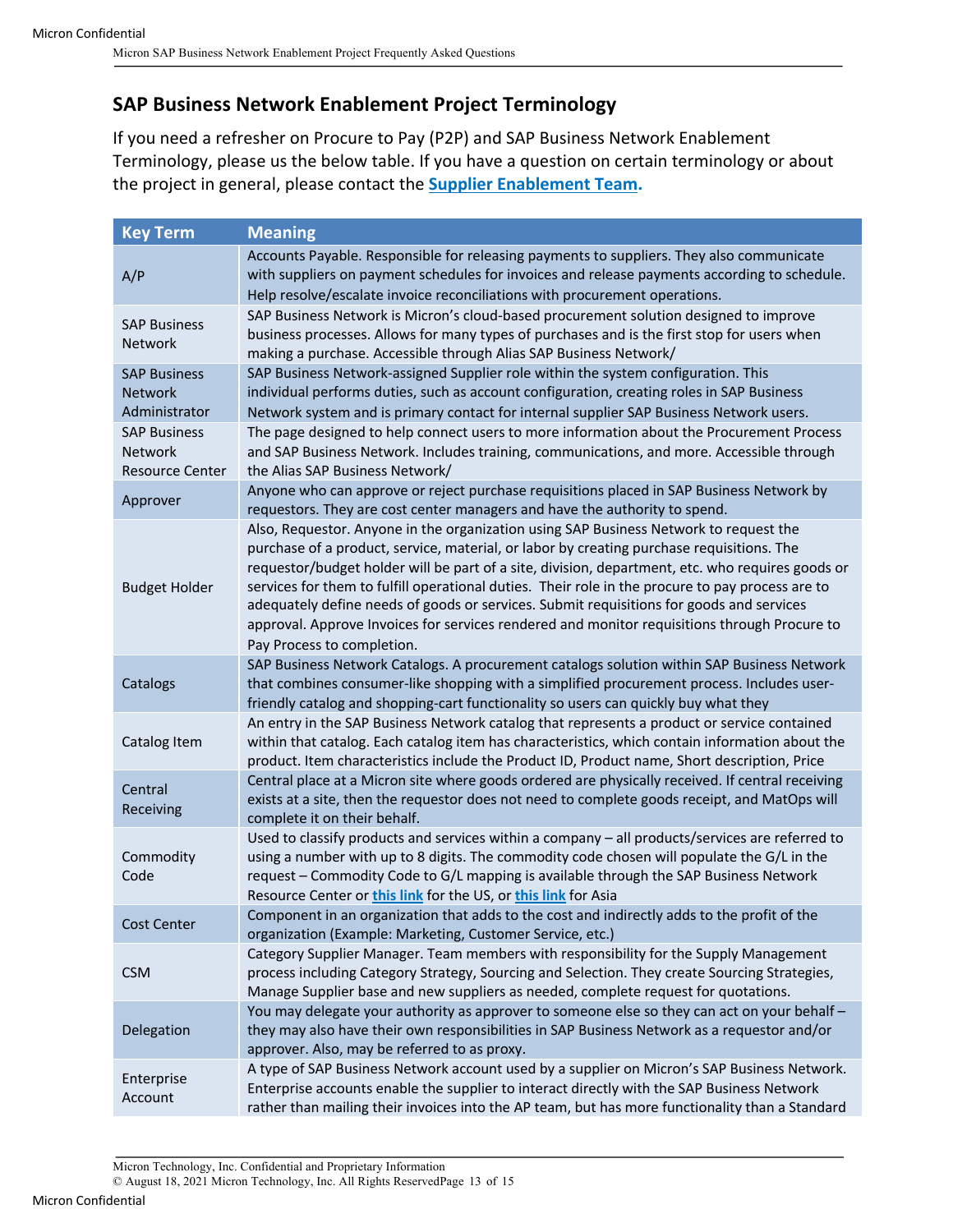|                                                 | SAP Business Network Account, including SAP Business Network electronic catalogs,<br>reporting, or the possibility of back-end integration.                                                                                                                                                                                                                                                                                                      |
|-------------------------------------------------|--------------------------------------------------------------------------------------------------------------------------------------------------------------------------------------------------------------------------------------------------------------------------------------------------------------------------------------------------------------------------------------------------------------------------------------------------|
| <b>Enterprise for</b><br>Integration<br>Account | An Enterprise SAP Business Network Account that has been back-end integrated between<br>Micron and the supplier so that the P2P process is fully automated and seamless between their<br>ERP systems.                                                                                                                                                                                                                                            |
| <b>ERS</b>                                      | Evaluated Receipt Settlement. Procedure for settling goods receipts automatically. When you<br>use Evaluated Receipt Settlement (ERS), you agree with the vendor that the latter will not<br>submit an invoice in respect of a purchase order transaction. Instead, the system posts the<br>invoice document automatically based on the data in the purchase order and goods receipts.                                                           |
| G/L                                             | General Ledger. A structure that records value movements in a company code and represents<br>the G/L account items in a chart of accounts.                                                                                                                                                                                                                                                                                                       |
| Goods Receipt                                   | Goods Receipt (GR) is the physical inbound movement of materials, indicating that items in PO<br>received by Micron and can pay supplier                                                                                                                                                                                                                                                                                                         |
| Incoterms                                       | A codification of international rules for the interpretation of the commonly used terms in<br>international trade. An international commercial term (Incoterm) defines the terms of sale and<br>the passing of risks for import and export of merchandise.                                                                                                                                                                                       |
| Invoice                                         | Document that states the invoice recipient's obligations to the vendor or service provider. An<br>invoice is normally created after the goods receipt or service performance has been confirmed.<br>It includes general invoice information, such as total amount, total tax, freight costs, vendor<br>and invoice recipient, and detailed information (header information, item information,<br>approval preview).                              |
| Invoice<br>Reconciliation                       | Once the requestor submits the goods receipt, the PO will be compared to the invoice and GR<br>(if applicable, services not applicable). If the invoice, purchase order, and goods receipt (if<br>applicable, services not applicable) do not match, Invoice Reconciliation (IR) issues occur                                                                                                                                                    |
| Marketplace                                     | US-Only. Single place to initiate your purchasing actions using guided buying using category-<br>specific views that helps users find what they need to purchase, regardless of the platform (SAP<br>Business Network or otherwise). Accessible through Alias Marketplace/                                                                                                                                                                       |
| Non-Catalog                                     | Non-Catalog item or requisition. A good or service that cannot be found in the SAP Business<br>Network catalogs.                                                                                                                                                                                                                                                                                                                                 |
| P <sub>2</sub> P                                | Procure to Pay. The process of integrating purchasing and accounts payable systems to create<br>greater efficiencies. It exists within the larger procurement management process and involves<br>four key stages: selecting goods and services; enforcing compliance and order; receiving and                                                                                                                                                    |
|                                                 | reconciliation; invoicing and payment.                                                                                                                                                                                                                                                                                                                                                                                                           |
| PCard                                           | Purchasing Card. Can be used in the US and unable to locate an item or identified supplier in<br>the SAP Business Network catalogs, cannot wait for supplier to be onboarded, and require<br>timely delivery                                                                                                                                                                                                                                     |
| PO Flip                                         | You create a standard PO-based invoice from a purchase order that your customer has sent you<br>through SAP Business Network if the purchase order does not contain item groups or require<br>service sheets. When you create a PO-based invoice, you "flip" the purchase order information<br>into an invoice and then add taxes and other charges as required and make any necessary line-<br>item modifications. This is also called PO-Flip. |
| PO Type                                         | The types of purchase orders that are categorized by type of good, service, or request type. PO<br>types drive actions such as requiring goods receipt, or approval in SAP Business Network vs.<br>SAP. Examples include YSTD (SAP Business Network tangible goods), YNRS (non-receivable<br>service PO), YDTE (driven by request type)                                                                                                          |